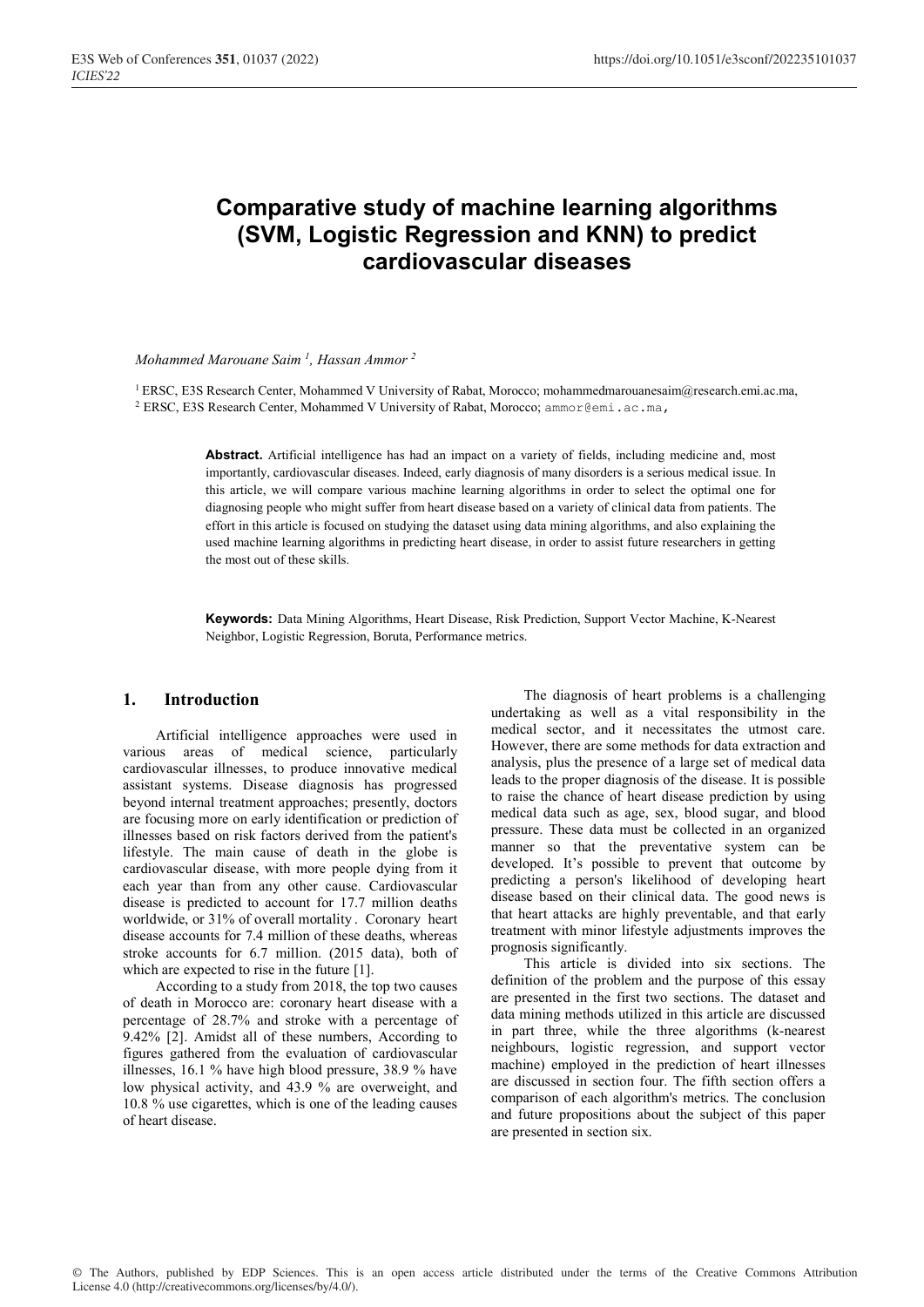## **2. Heart diseases**

The cardiovascular apparatus is the conductor of all the organs; it ensures blood circulation to provide nutrients and oxygen to the different cells, which helps maintain the general metabolism. Coronary heart disease, high blood pressure, and hypertensive heart disease are only a few of the illnesses that impact the heart and blood arteries.

Obesity, smoking, a poor diet, a lack of physical activity, problematic alcohol consumption, diabetes, hypertension, and other risk factors all have a contribution in the development of different heart diseases. These "intermediate risk factors" can be assessed in primary care settings and signal a high risk of heart attack, heart failure, stroke, and other complications.

Risk evaluation: the Framingham questionnaire [3]: This survey is used to forecast the risk of cardiovascular disease over the next ten years. It can be minimal (less than 10%), medium (10% to 19%), or strong (more than 20%). The findings assist doctors in making treatment decisions. The treatment will be more intensive if the risk is high. Age, blood pressure, cholesterol levels, and other risk variables are all considered in this survey. It is widely used by doctors in Canada and the United States. It was created in the United States of America. There are many different sorts of surveys because they must be adjusted to the people who utilize them. One of the most extensively used in Europe is SCORE (Systematic COronary Risk Evaluation).

#### **3. Dataset**

The dataset used in this article is publicly available on the Kaggle website; it's from a cardiovascular disease study. The classification's purpose is to determine whether the patient is at risk for heart disease in the next 10 years. The dataset offers patient information; it incorporates over 4000 records and features. The attributes can be divided on 4 categories: Demographic, behavioral, information on medical history and information on current medical conditions.

#### **3.1. Data cleaning**

As the amount of data we have has increased, so has the risk of error. As a result, we must rely on data cleaning to improve the efficiency of our data management procedures. By reducing inaccuracies, data cleaning strengthens the data's integrity. A range of activities aimed at detecting and fixing damaged data is known as data cleaning. This crucial phase in data processing increases the data's dependability and worth. Missing values and entries that do not display in the correct spot are the most typical sources of data inaccuracy. In the dataset used in this article, the major problem we found was missing data with a percentage of 12, 74 %.

#### **3.2. Exploratory data analysis**

Unlike the traditional hypothesis testing approach, which aims to verify preconceived hypotheses on the relationships between variables, exploratory data analysis makes it possible to define systematic relationships between variables, in the absence of these presumptions of the nature of these relationships. In a typical exploratory analysis, the researcher takes into account and compares, using various techniques, many variables to reveal systematic structures.

Exploratory data analysis (EDA) is used in this project to provide a better understanding for the dataset, it helps determine how best to use the data. To explore data and find the best way to use these features, we used different types of graphs for example: Histogram: to check the distribution of the different attributes.

#### **3.3. Feature selection**

Almost every dataset has hundreds of assembled features, but not all these attributes have the same importance in different projects. Which makes selecting the significant ones and integrating them is the model an important step in the project to reach a better accuracy. We call this step "Feature selection". We can find many different algorithms to use but we chose "Boruta Feature Selection"[4], when working with biomedical data, this algorithm is the most practical because in this type of data we collect a lot of measurements (AVC prevalent, HYP prevalent, Tot Cholesterol…) and that makes it hard to know which one is more important for each illness. Boruta [5] is based on a simple idea and it works in the following way:

- First, it adds randomness to the dataset by developing scrambled copies of all attributes, we call them shadow features.
- Then, it trains a random forest classifier on the new dataset and applies an attribute importance measure to rate the importance of each feature where an elevated score means it's an important feature.
- At every iterance, it verifies whether a real feature has more importance than shadow features and persistently removes attributes which are considered unimportant.
- Finally, the algorithm stops after checking all features.

#### **4. Models: Machine Learning algorithms**

After choosing the most important features in the dataset, we can start building our models based on different Artificial intelligence algorithms. In this article, we chose to compare three supervised learning algorithms: K-nearest neighbors, Support vector machine, and Logistic regression. The choice of these models is based on exciting systems [6].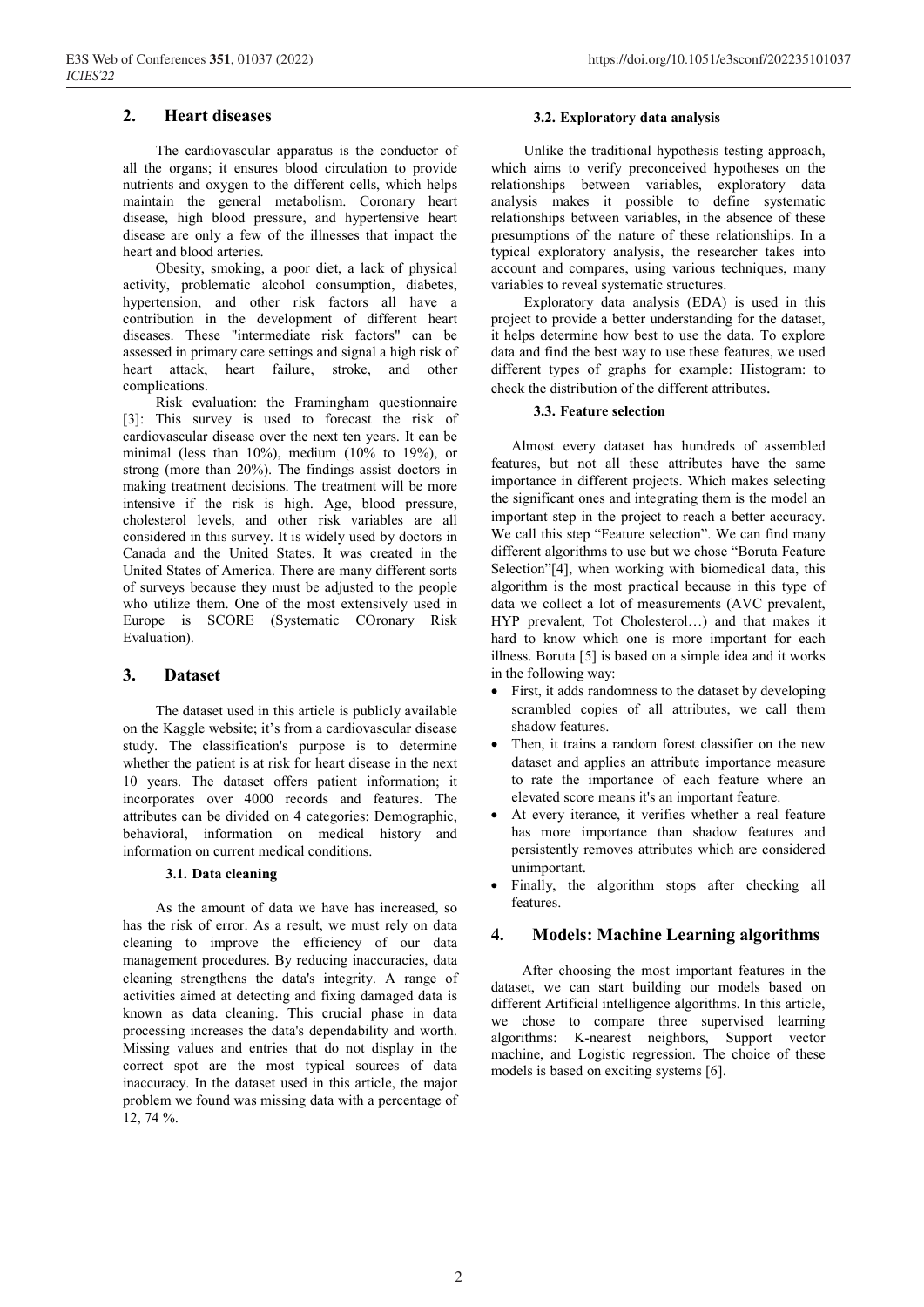## 4.1. **: K-nearest Neighbors**

The supervised machine learning technique Knearest neighbors (KNN) [7] can be utilized for classification and regression tasks. The KNN algorithm will generate a prediction based on the full dataset. Indeed, the algorithm will look for the K dataset examples that are closest to our observation for the trait we wish to predict. The method will then calculate the value of the variable y of the observation that we wish to predict based on the output variables y of these K neighbors.

In this article, we used this algorithm because it's easy to implement and also doesn't require a long training period. The accuracy of KNN in our project is 82,45%, the F1 score is 82,25% and the AUC is 83,72%.

# 4.2. **Logistic Regression**

In the field of machine learning, logistic regression [8] has become a significant technique. This method allows the machine learning application to classify incoming data using an algorithm based on historical data. The system is better able to predict classifications inside datasets with more relevant data input. A logistic regression model examines the relationship between one or more independent factors to forecast a dependent data variable. In contrast to linear regression, logistic regression predicts the outcome as probability of the default class. Therefore, the result belongs to the interval [0,1]. It is between 0 and 1, and since this is a probability, the output value of y is generated by changing the value of x using the logistic function [9]:

$$
h(x) = 1 / (1 + e^x)
$$
 (1)

The threshold is used to convert this probability into a binary classification.

In this article we used this algorithm because it's easy to implement and also doesn't require a long training period. The accuracy of Logistic Regression in our project is 65,5 %, the F1 score is 62,27% and the AUC is 70,8%.

# 4.3.**Support vector machine**

SVM [10] is a classification problem solution. It falls under the group of linear classifiers, which use a linear separation of data and have their own method for determining the category boundary. It is required to provide training data to the SVM in order for it to find this border. The SVM will determine the most likely location of the boundary based on this data: this is the training period, which is required for any machine learning method. After the training phase was done, the SVM used the training data to find the border's intended location. In other ways, the training data helped him figure out where the border was. Furthermore, the SVM can now forecast the category of an entry that it has never seen before.

One of SVM's advantages, and this is crucial to notice, is that they are particularly efficient when there is little training data available: we observe that SVMs are significantly more efficient than other algorithms when there is little training data available. When there is too much data, however, SVM's performance decreases.

In this article we used this algorithm because it's easy to implement and also doesn't require a long training period. The accuracy of Support Vector Machine in our project is 86,64%, the F1 score is 85,75% and the AUC is 93,34%.

### **5. Comparison**

In order to compare the performance of machine learning models we use the following metrics:

**The accuracy score:** The accuracy score, which is effectively a ratio of perfectly anticipated observations to total observations, is the most intuitive performance measure. True, accuracy is an excellent statistic, but only when you have symmetric datasets with about equal values of false positives and false negatives. As a result, you'll have to rely on other metrics to evaluate the performance of your model. SVM outperforms the other two models in this project in terms of accuracy.

The accuracy results of the three algorithms are illustrated in figure 1.



Fig. 1. The prediction accuracy of the three algorithms.

**The F1 score:** it's usually more useful than accuracy, particularly if you have an unequal class distribution; accuracy works better if false positives and false negatives have similar cost. If the cost of false positives and false negatives are highly different, it's better to look at both Precision and Recall because F1 Score is the weighted average of both of them. Therefore, this score takes both false positives and false negatives into account. The results of the F1 score showed the same info as the accuracy in this project: SVM has a higher score but the difference between it and K-nearest neighbors isn't so significant which is the opposite for logistic regression. The F1 score results of the three algorithms are illustrated in figure 2.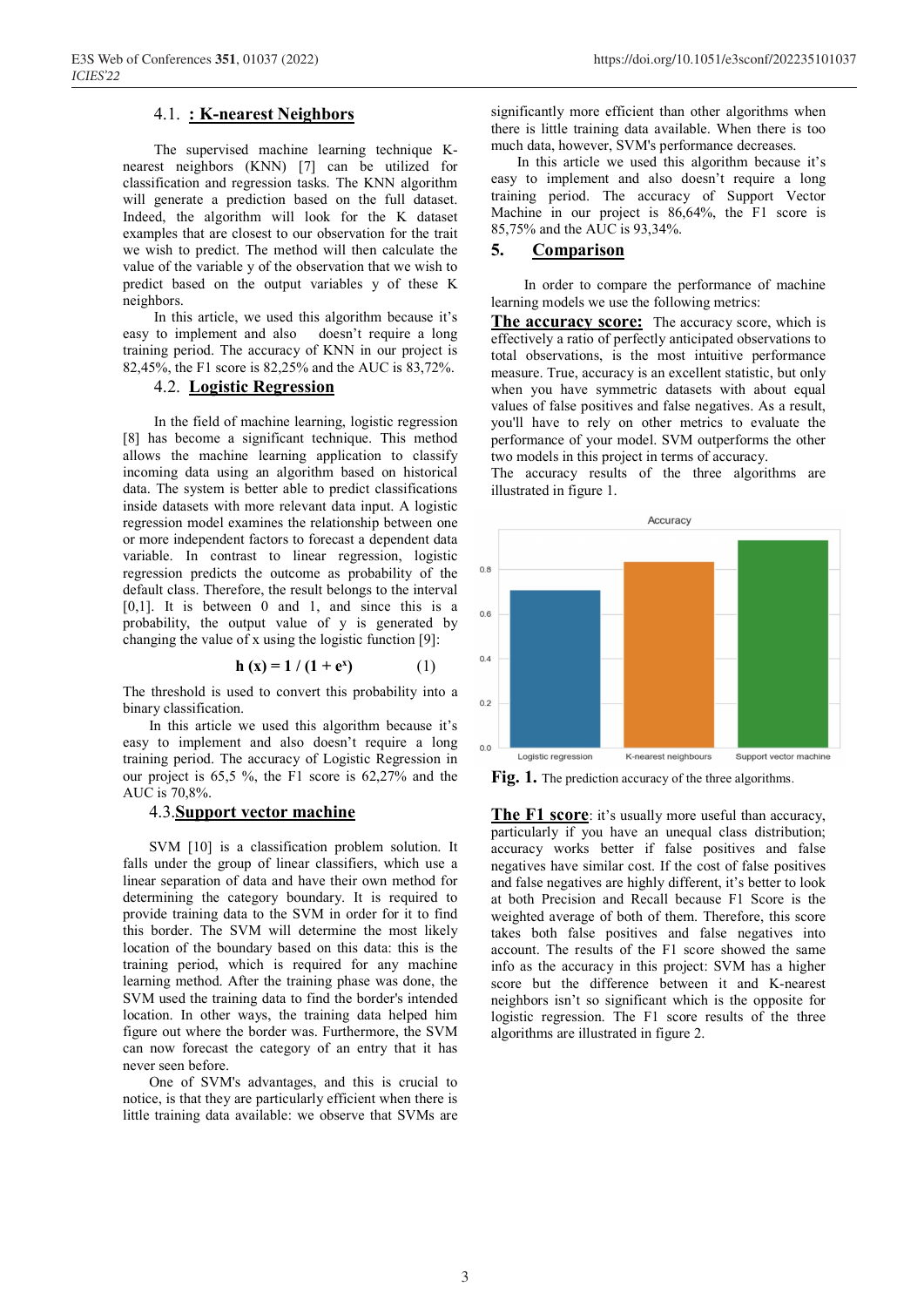

Fig. 2. The F1 score of the three algorithms.

**The area under the ROC curve (AUC):** A Receiver Operating Characteristic (ROC) curve is a graph representing the performance of a classification model for all classification thresholds. This curve plots the rate of true positives as a function of the rate of false positives. AUC measures the entire two-dimensional area under the entire ROC curve by integral calculations from (0,0) to (1,1). AUC provides an aggregate measure of performance for all possible classification thresholds. One can interpret the AUC as a measure of the probability that the model will rank a random positive example above a random negative example. The same as the first two metrics the difference between Support Vector Machine and k-nearest neighbor isn't as considerable as the one between logistic regression and the other two models. The area under the ROC curve (AUC) results of the three algorithms are illustrated in figure 3.



Fig. 3. The area under the ROC curve of the three algorithms.

In this article we based the comparison also on the time elapsed in the training of each model. Unlike the other metrics, support vector machine performance is very low in comparison with logistic regression and k-

|                                         | nearest neighbor when it comes to time elapsed during |  |  |  |  |  |  |  |
|-----------------------------------------|-------------------------------------------------------|--|--|--|--|--|--|--|
|                                         | the training of the model. The table shows the time   |  |  |  |  |  |  |  |
| elapsed for the training of each model. |                                                       |  |  |  |  |  |  |  |

| Model                         | <b>Time Elapsed</b> |
|-------------------------------|---------------------|
| Logistic Regression           | 00:00:05.69         |
| K-Nearest Neighbors           | 00:00:14.25         |
| <b>Support Vector Machine</b> | 00:35:32.88         |

**Table 1.** The time elapsed of each algorithm.

#### **6. Conclusion**

The heart is a vital organ of the body; unfortunately, nowadays an important amount of death is caused by heart diseases. Cardiovascular diseases are one of the major challenges of healthcare worldwide. Prevention and management of cardiovascular diseases require a pervasive and comprehensive system for recording data. Information of patient records is one of the most important data, which must be classified for an easy and fast treatment process.

The goal of the current study was to provide the best reliable algorithm for predicting cardiovascular diseases. The logistic regression algorithm have the worst performances but also the shortest time of training, in the other hand K-nearest neighbor algorithm have a good performance and the training time was short too, finally Support vector machine algorithm have the best performances yet the training time was too long. Consequently, the optimal algorithm for our problem is **K-nearest neighbor**.

However, it is vital to note that the success rate of these models is dependent on a number of parameters, and selecting one strategy as the best is insufficient. The type of data in the database, the number of properties/risk factors, the size of the database, the low amount of missing (null) data, and access to proper and correct data all help to improve the performance of algorithms.

This study can be further extended by improving the algorithms results by using other algorithms like selfadaptive neural networks. These results can be exploited in creating technologies for the accurate prediction of heart disease in hospitals. It can improve the capabilities of traditional methods and decrease human error, by this way we make a contribution to the science of medical diagnosis and analysis.

#### **References**

- 1. https://www.who.int/health-topics/cardiovasculardiseases/
- 2. https://www.worldlifeexpectancy.com/moroccocoronary-heart-disease